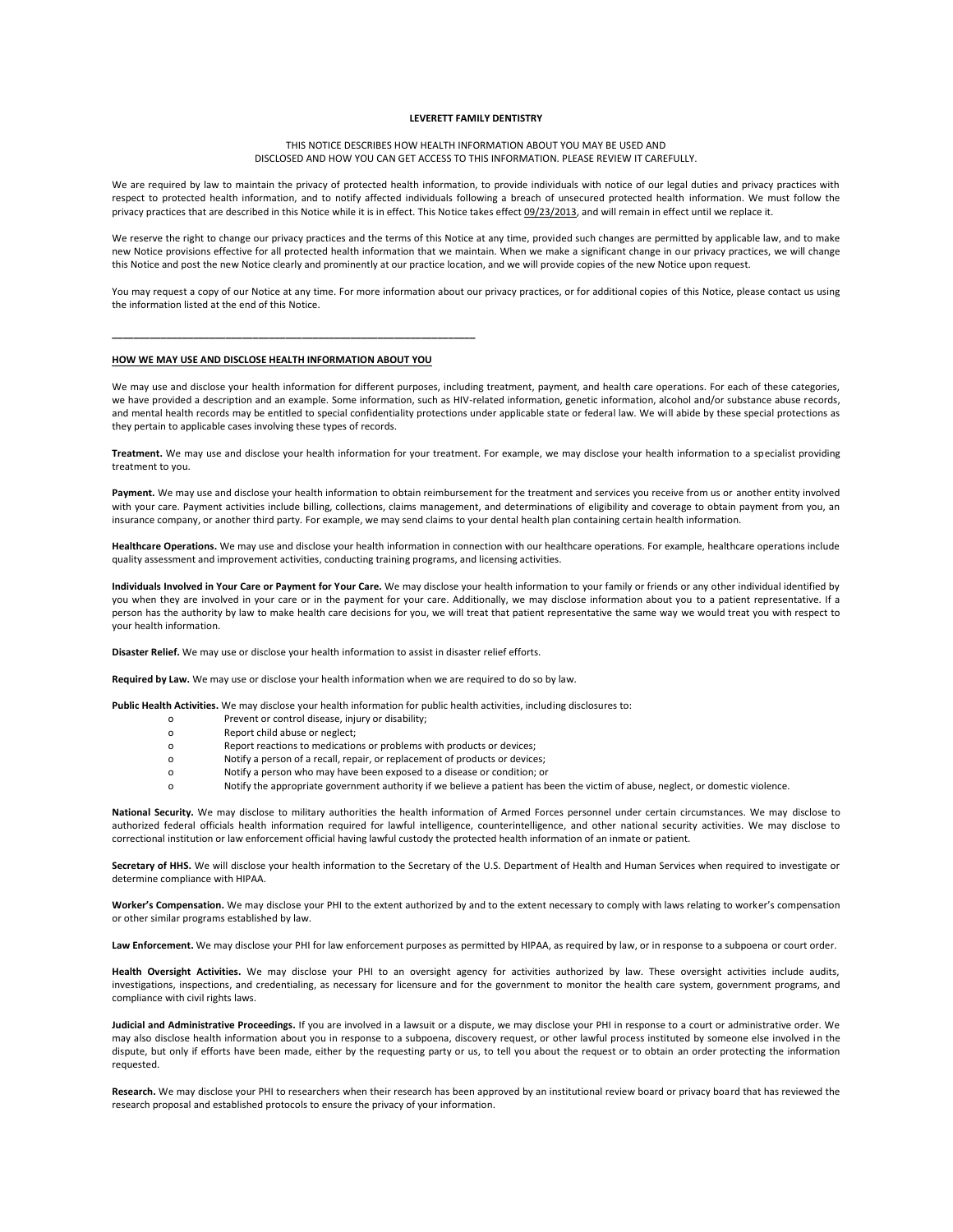**Coroners, Medical Examiners, and Funeral Directors.** We may release your PHI to a coroner or medical examiner. This may be necessary, for example, to identify a deceased person or determine the cause of death. We may also disclose PHI to funeral directors consistent with applicable law to enable them to carry out their duties.

Fundraising. We may contact you to provide you with information about our sponsored activities, including fundraising programs, as permitted by applicable law. If you do not wish to receive such information from us, you may opt out of receiving the communications.

#### **Other Uses and Disclosures of PHI**

Your authorization is required, with a few exceptions, for disclosure of psychotherapy notes, use or disclosure of PHI for marketing, and for the sale of PHI. We will also obtain your written authorization before using or disclosing your PHI for purposes other than those provided for in this Notice (or as otherwise permitted or required by law). You may revoke an authorization in writing at any time. Upon receipt of the written revocation, we will stop using or disclosing your PHI, except to the extent that we have already taken action in reliance on the authorization.

#### **Your Health Information Rights**

**Access.** You have the right to look at or get copies of your health information, with limited exceptions. You must make the request in writing. You may obtain a form to request access by using the contact information listed at the end of this Notice. You may also request access by sending us a letter to the address at the end of this Notice. If you request information that we maintain on paper, we may provide photocopies. If you request information that we maintain electronically, you have the right to an electronic copy. We will use the form and format you request if readily producible. We will charge you a reasonable cost-based fee for the cost of supplies and labor of copying, and for postage if you want copies mailed to you. Contact us using the information listed at the end of this Notice for an explanation of our fee structure.

If you are denied a request for access, you have the right to have the denial reviewed in accordance with the requirements of applicable law.

**Disclosure Accounting.** With the exception of certain disclosures, you have the right to receive an accounting of disclosures of your health information in accordance with applicable laws and regulations. To request an accounting of disclosures of your health information, you must submit your request in writing to the Privacy Official. If you request this accounting more than once in a 12-month period, we may charge you a reasonable, cost-based fee for responding to the additional requests.

**Right to Request a Restriction.** You have the right to request additional restrictions on our use or disclosure of your PHI by submitting a written request to the Privacy Official. Your written request must include (1) what information you want to limit, (2) whether you want to limit our use, disclosure or both, and (3) to whom you want the limits to apply. We are not required to agree to your request except in the case where the disclosure is to a health plan for purposes of carrying out payment or health care operations, and the information pertains solely to a health care item or service for which you, or a person on your behalf (other than the health plan), has paid our practice in full.

**Alternative Communication.** You have the right to request that we communicate with you about your health information by alternative means or at alternative locations. You must make your request in writing. Your request must specify the alternative means or location, and provide satisfactory explanation of how payments will be handled under the alternative means or location you request. We will accommodate all reasonable requests. However, if we are unable to contact you using the ways or locations you have requested we may contact you using the information we have.

**Amendment.** You have the right to request that we amend your health information. Your request must be in writing, and it must explain why the information should be amended. We may deny your request under certain circumstances. If we agree to your request, we will amend your record(s) and notify you of such. If we deny your request for an amendment, we will provide you with a written explanation of why we denied it and explain your rights.

**Right to Notification of a Breach**. You will receive notifications of breaches of your unsecured protected health information as required by law.

**Electronic Notice.** You may receive a paper copy of this Notice upon request, even if you have agreed to receive this Notice electronically on our Web site or by electronic mail (e-mail).

### **Questions and Complaints**

If you want more information about our privacy practices or have questions or concerns, please contact us.

If you are concerned that we may have violated your privacy rights, or if you disagree with a decision we made about access to your health information or in response to a request you made to amend or restrict the use or disclosure of your health information or to have us communicate with you by alternative means or at alternative locations, you may complain to us using the contact information listed at the end of this Notice. You also may submit a written complaint to the U.S. Department of Health and Human Services. We will provide you with the address to file your complaint with the U.S. Department of Health and Human Services upon request.

We support your right to the privacy of your health information. We will not retaliate in any way if you choose to file a complaint with us or with the U.S. Department of Health and Human Services.

Our Privacy Official: Dr. Jack Leverett

Address: 1515 Miluli Avenue, Bainbridge, Georgia 39819

E-mail: office@leverettdental.com